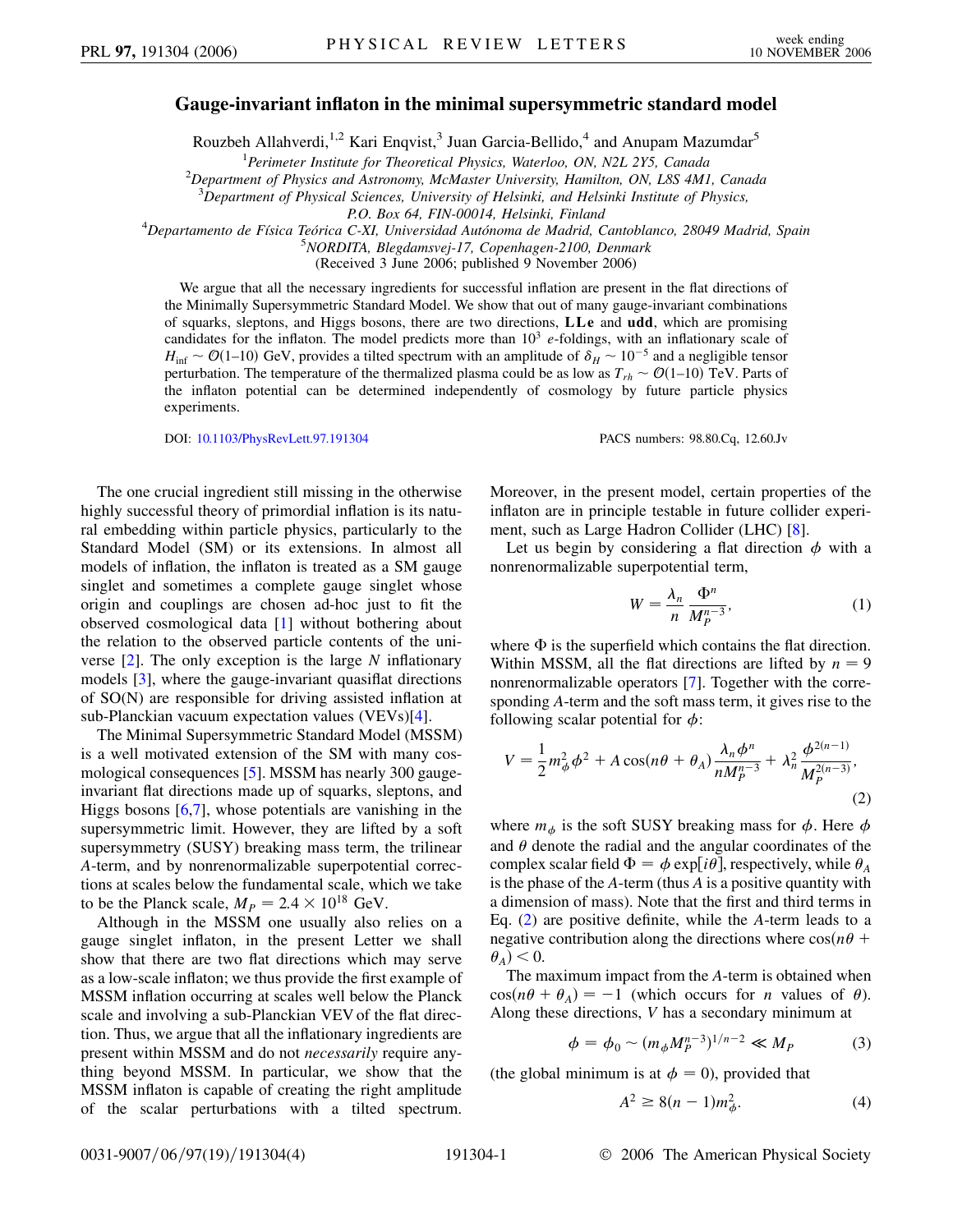At this minimum, the curvature of the potential along the radial direction is  $+m^2_{\phi}$  (it is easy to see that the curvature is positive along the angular direction, too), and the potential reduces to  $V \sim m_{\phi}^2 \phi_0^2 \sim m_{\phi}^2 (m_{\phi} M_P^{n-3})^{2/(n-2)}$ . If *A* is too large, the secondary minimum will be deeper than the one at the origin, and hence becomes the true minimum. However, this is *phenomenologically* unacceptable, since such a minimum would break charge and/or color [\[6\]](#page-3-5). Now consider the situation where the flat direction is trapped in the shallow minimum  $\phi_0$ . If its potential energy, *V*, dominates the total energy density of the Universe, a period of inflation is obtained. The Hubble expansion rate during inflation will then be

$$
H_{\rm inf} \sim \frac{m_{\phi}\phi_0}{M_P} \sim m_{\phi} \left(\frac{m_{\phi}}{M_P}\right)^{1/(n-2)}.\tag{5}
$$

Note that  $H_{\text{inf}} \ll m_{\phi}$ . This implies that the potential is too steep at the false minimum and  $\phi$  cannot climb over the barrier which separates the two minima just by the help of quantum fluctuations during inflation. The situation is essentially the same as in the old inflation scenario [\[9\]](#page-3-8) with no graceful exit from inflation.

<span id="page-1-3"></span>An interesting but rather trivial observation is that the potential barrier disappears when the inequality in Eq. [\(4\)](#page-0-1) is saturated, i.e., when

$$
A^2 = 8(n-1)m_{\phi}^2.
$$
 (6)

Then both the first and second derivatives of *V* vanish at  $\phi_0$ , i.e.,  $V'(\phi_0) = 0$ ,  $V''(\phi_0) = 0$ , and the potential becomes very flat along the *real direction*. Around  $\phi_0$ , the field is stuck in a plateau with potential energy

$$
V(\phi_0) = \frac{(n-2)^2}{2n(n-1)} m_{\phi}^2 \phi_0^2,
$$
 (7)

$$
\phi_0 = \left(\frac{m_\phi M_P^{n-3}}{\lambda_n \sqrt{2n-2}}\right)^{1/(n-2)}.\tag{8}
$$

<span id="page-1-1"></span>However, although the second derivative of the potential vanishes, the third does not; instead,

$$
V'''(\phi_0) = 2(n-2)^2 \frac{m_\phi^2}{\phi_0}.
$$
 (9)

Around  $\phi = \phi_0$ , we can thus expand the potential as  $V(\phi) = V(\phi_0) + (1/3!)V'''(\phi_0)(\phi - \phi_0)^3$ . Hence, in the range  $\left[\phi_0 - \Delta\phi, \phi_0 + \Delta\phi\right]$ where  $\phi \sim$  $H_{\text{inf}}^2 / V'''(\phi_0) \sim (\phi_0^3 / M_P^2) \gg H_{\text{inf}}$ , the real direction has a flat potential.

We can now solve the equation of motion for the  $\phi$  field in the slow-roll approximation,  $3H\dot{\phi} = -(1/2)V'''(\phi_0) \times$  $(\phi - \phi_0)^2$ . Note that the field only feels the third derivative of the potential. Thus, if the initial conditions are such that the flat direction starts in the vicinity of  $\phi_0$  with  $\dot{\phi} \approx$ 0, then a sufficiently large number of *e*-foldings of the <span id="page-1-0"></span>scale factor can be generated. In fact, quantum fluctuations along the tachyonic direction [[10](#page-3-9)] will drive the field towards the minimum. However, quantum diffusion is stronger than the classical force,  $H_{\text{inf}}/2\pi > \dot{\phi}/H_{\text{inf}}$ , for

$$
\frac{(\phi_0 - \phi)}{\phi_0} \lesssim \left(\frac{m_\phi \phi_0^2}{M_P^3}\right)^{1/2},\tag{10}
$$

but from then on, the evolution is determined by the usual slow roll.

<span id="page-1-2"></span>A rough estimate of the number of *e*-foldings is then given by

$$
\mathcal{N}_e(\phi) = \int \frac{H d\phi}{\dot{\phi}} \simeq \frac{\phi_0^3}{2n(n-1)M_P^2(\phi_0 - \phi)},\tag{11}
$$

where we have assumed  $V'(\phi) \sim (\phi - \phi_0)^2 V'''(\phi_0)$  (this is justified since  $V'(\phi_0) \sim 0$ ,  $V''(\phi_0) \sim 0$ ). Note that the initial displacement from  $\phi_0$  cannot be smaller than  $H_{\text{inf}}$ , due to the uncertainty from quantum fluctuations.

Inflation ends when  $\epsilon \sim 1$ , or

$$
\frac{(\phi_0 - \phi)}{\phi_0} \sim \left(\frac{\phi_0}{2n(n-1)M_P}\right)^{1/2}.\tag{12}
$$

After inflation, the coherent oscillations of the flat direction excite the MS(SM) degrees of freedom and reheat the universe.

Let us now identify the possible MSSM inflaton candidates. Recall first that the highest order operators which give a nonzero *A*-term are those with  $n = 6$ . This happens for flat directions represented by the gauge-invariant monomials

$$
\phi = \mathbf{L}_i \mathbf{L}_j \mathbf{e}_k; \qquad \phi = \mathbf{u} \mathbf{d}_i \mathbf{d}_j. \tag{13}
$$

<span id="page-1-4"></span>The flatness of the potential require that  $i \neq j \neq k$  in the former and  $i \neq j$  in the latter. For  $n = 6$  and  $m_{\phi} \sim 1$  TeV, as in the case of weak scale supersymmetry breaking, we find the following generic results:

(a) *Sub-Planckian VEVs.—*In an effective field theory where the Planck scale is the cutoff, the inflationary potential can be trusted only below the Planck scale, usually a challenge for model building [[11](#page-3-10)]. In our case, the flat direction VEV is sub-Planckian for the nonrenormalizable operator  $n = 6$ , i.e.,  $\phi_0 \sim 1-3 \times 10^{14}$  GeV for  $m_\phi \sim$ 1–10 TeV, while the vacuum energy density ranges  $V \sim$  $10^{34}$ -10<sup>38</sup> (GeV)<sup>4</sup> (in this Letter we assume  $\lambda_n = 1$ ; generically  $\lambda_n \leq 1$ , but its precise value depends on the nature of high energy physics).

(b) *Low-scale inflation.—*Although it is extremely hard to build an inflationary model at low scales, for the energy density stored in the MSSM flat direction vacuum, the Hubble expansion rate comes out as low as  $H_{\text{inf}} \sim$ 1–10 GeV. It might be possible to lower the scale of inflation further to the electroweak scale.

(c) *Enough e-foldings.*—At low scales,  $H_{\text{inf}} \sim$  $\mathcal{O}(1)$  GeV, the number of *e*-foldings,  $\mathcal{N}_{\text{COBE}}$ , required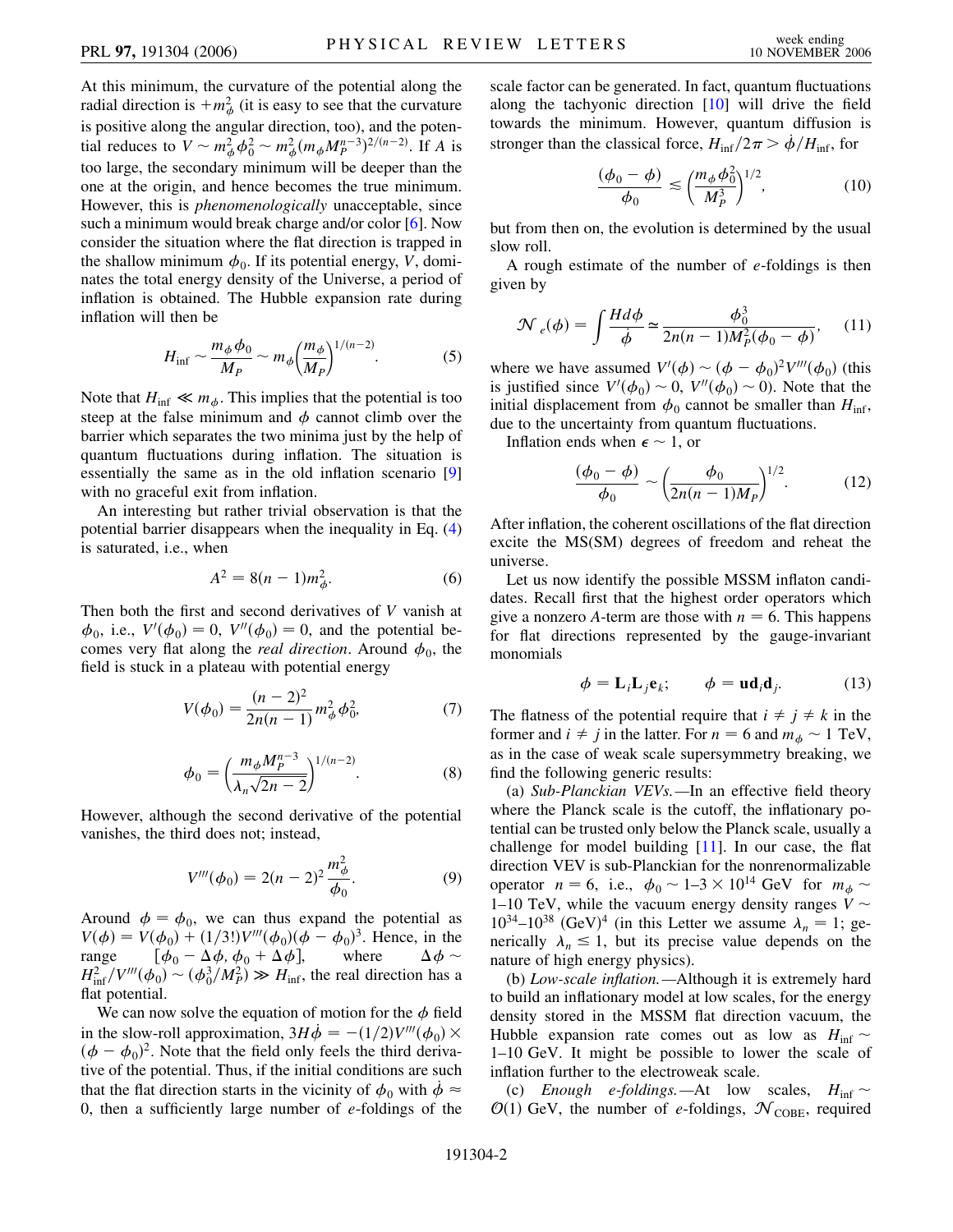for the observationally relevant perturbations, is much less than 60  $[12]$  $[12]$  $[12]$ . In fact, the number depends on when the Universe becomes radiation dominated (note that full thermalization is not necessary as it is the relativistic equation of state which matters).

If the inflaton decays immediately after the end of inflation, which has a scale  $V \sim 10^{36}$  (GeV)<sup>4</sup>, we obtain  $\mathcal{N}_{\text{COBE}} \sim 47$  [[12](#page-3-11)]. The relevant number of *e*-foldings could be greater if the scale of inflation becomes larger. For instance, if  $m_{\phi} \sim 10$  TeV, and  $V \sim 10^{38}$  (GeV)<sup>4</sup>, we have  $\mathcal{N}_{\text{COBE}}$  ~ 50. For the MSSM flat direction lifted by  $n = 6$  nonrenormalizable operators, we obtain the total number of *e*-foldings as

$$
\mathcal{N}_e \sim \left(\frac{\phi_0^2}{m_\phi M_P}\right)^{1/2} \sim 10^3,\tag{14}
$$

computed from the end of diffusion, see Eq. ([10](#page-1-0)). This bout of inflation is sufficiently long to produce a patch of the Universe with no dangerous relics. Domains initially closer to  $\phi_0$  will enter self-reproduction in eternal inflation.

Let us now consider adiabatic density perturbations. Despite the low inflationary scale  $H_{\text{inf}} \sim \mathcal{O}(1)$  GeV, the flat direction can generate adequate density perturbations as required to explain the COBE normalization. This is due to the extreme flatness of the potential (recall that  $V' = 0$ ), which causes the velocity of the rolling flat direction to be extremely small. Thus we find an amplitude of

$$
\delta_H \simeq \frac{1}{5\pi} \frac{H_{\text{inf}}^2}{\dot{\phi}} \sim \frac{m_\phi M_P}{\phi_0^2} \mathcal{N}_{\text{COBE}}^2 \sim 10^{-5},\qquad(15)
$$

for  $m_{\phi} \sim 10^3$ –10<sup>4</sup> GeV, where  $\phi_0$  is given by Eq. ([7\)](#page-1-1). In the above expression we have used the slow-roll approximation  $\dot{\phi} \simeq -V'''(\phi_0)(\phi_0 - \phi)^2/3H_{\text{inf}}$ , and Eq. [\(11\)](#page-1-2). Note the importance of the  $n = 6$  operators lifting the flat directions **LLe** and **udd**. Higher order operators would have allowed for larger VEVs and a large  $\phi_0$ , therefore leaving the amplitude of the perturbations too low.

The spectral tilt of the power spectrum is not negligible because, although  $\epsilon \sim 1/\mathcal{N}_{\mathrm{COBE}}^4 \ll 1$ , the parameter  $\eta =$  $-2/\mathcal{N}_{\text{COBE}}$  and thus

$$
n_s = 1 + 2\eta - 6\epsilon \simeq 1 - \frac{4}{\mathcal{N}_{\text{COBE}}} \sim 0.92,\qquad(16)
$$

$$
\frac{dn_s}{d \ln k} = -\frac{4}{\mathcal{N}_{\text{COBE}}^2} \sim -0.002,\tag{17}
$$

which agrees with the current WMAP 3-years' data within  $2\sigma$  [\[1\]](#page-3-0), while there are essentially no tensor modes. Note that the tilt can be enhanced to match the central value of the Wilkinson Microwave Anisotropy Probe (WMAP) 3 years' data while tuning  $\lambda_n$  to values lower than 1.

Recall that quantum loops result in a logarithmic running of the soft supersymmetry breaking parameters *m-* and *A*. One might then worry about their impact on Eq. [\(6\)](#page-1-3) and the success of inflation. Note however that the only implication is that one must use the VEV-dependent values of  $m_{\phi}(\phi)$  and  $A(\phi)$  in Eq. ([6\)](#page-1-3) and in determining  $\phi_0$ . We have checked that the crucial ingredient for a successful inflation, i.e., having a very flat potential such that  $V'(\phi_0) = V''(\phi_0) = 0$ , will remain unchanged under quantum corrections.

After the end of inflation, the flat direction eventually starts rolling towards its global minimum. The flat direction decays into light relativistic MS(SM) particles which obtain kinetic equilibrium rather quickly [\[13](#page-3-12)[,14\]](#page-3-13), with the largest temperature of the plasma given by

$$
T_{\text{max}} \sim [V(\phi)]^{1/4} \sim (H_{\text{inf}} M_P)^{1/2} \sim 10^8 \text{ GeV.}
$$
 (18)

Although the plasma heats up to a large value due to large momenta of the inflaton decay products, the process of thermalization, which requires chemical equilibrium, can be a slow process  $[14]$ . Just to illustrate, we note that within MSSM there are other flat directions orthogonal to Eq. [\(13\)](#page-1-4) (for an algorithm finding such multidirections, see [\[15](#page-3-14)]). These can develop large VEVs and induce large masses to the MSSM quanta, i.e., squarks and sleptons and gauge bosons and gauginos. As a consequence, there will be a kinematical blocking for the inflaton to decay [\[16\]](#page-3-15) which can delay thermalization as discussed in Refs. [\[13,](#page-3-12)[14\]](#page-3-13).

The details of thermalization would require involved calculations which are beyond the scope of the present Letter. However, perhaps the best guess is to assume that the flat direction mass gives the lower limit on a temperature, where all the MSSM degrees of freedom are in thermal equilibrium [[14](#page-3-13)]:

$$
T_{rh} \sim m_{\phi} \sim \mathcal{O}(1-10) \text{ TeV}.
$$
 (19)

Note that this temperature is sufficiently high for electroweak baryogenesis [[17](#page-3-16)] and for both thermal and nonthermal cold dark matter production [\[18\]](#page-3-17). Affleck-Dine baryogenesis [[19](#page-3-18)] via other MSSM flat directions is also an option. For an example, the fragmentation of **udd** can generate *Q*-balls [[20](#page-3-19)], which could be responsible for baryogenesis; and the remnant *Q*-balls could act as cold dark matter [\[5](#page-3-4)].

Let us also briefly mention an alternative possibility for creating the density perturbations through a curvaton [[21\]](#page-3-20). MSSM flat directions can provide us with curvaton candidates [\[22](#page-3-21)] when a flat direction orthogonal to the inflaton, *'*, achieves a large VEV during inflation (provided their potential follows Eq. [\(2\)](#page-0-0) with  $\phi \rightarrow \varphi$  while satisfying Eq.  $(6)$  $(6)$ ). If the VEV is such that the amplitude of the perturbations is  $\delta = H_{\text{inf}}/\varphi_* \sim 10^{-5}$ , and the fluctuations are Gaussian, then such an orthogonal direction can act as a curvaton. A promising curvaton candidate is  $H_u Q_2 u_2$  (indices refer to the generation), if **LLe** is the inflaton.

Let us finally turn to the issue of initial conditions. The Universe could begin very hot, with all the relevant degrees